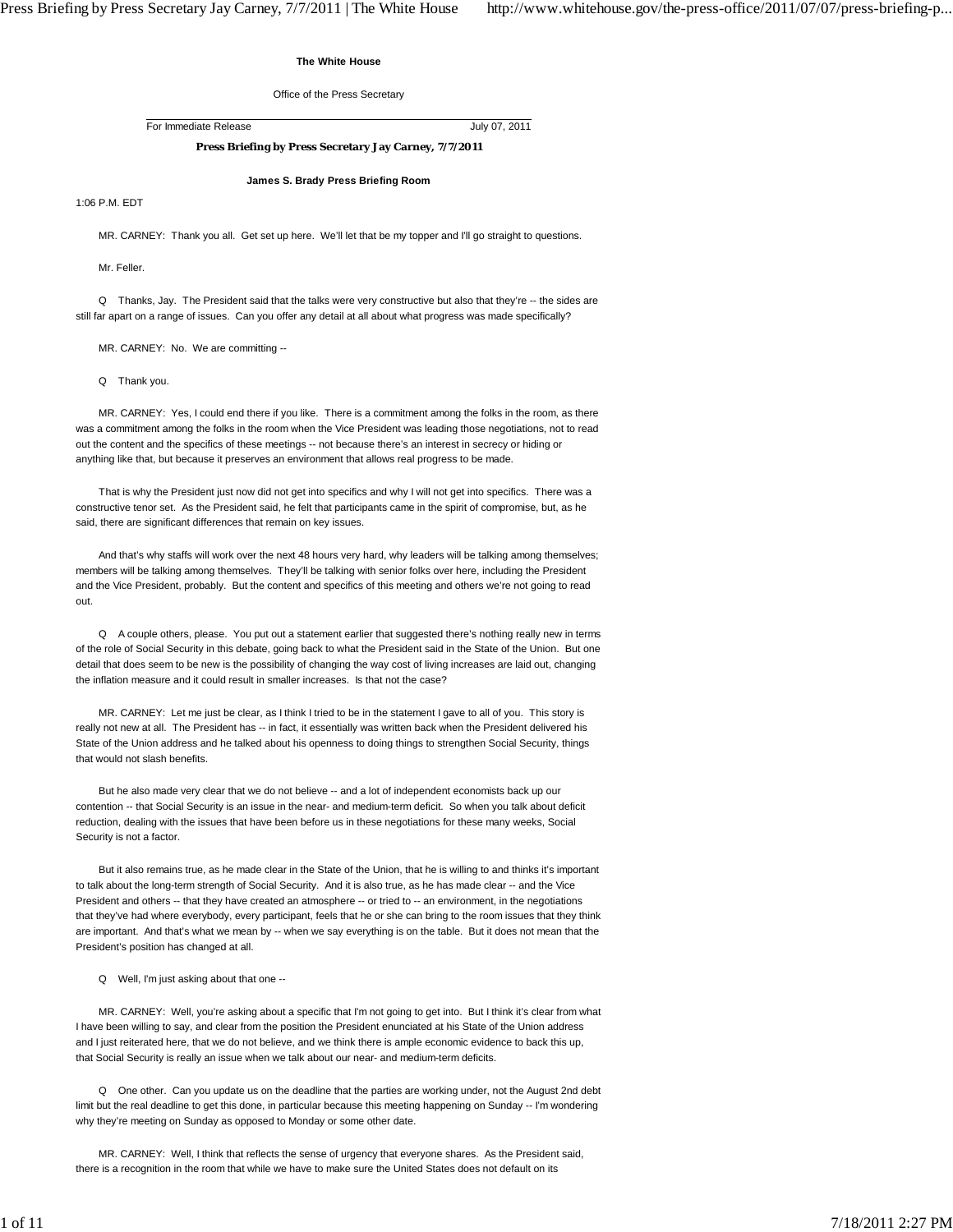obligations, that deadline, as you said, is August 2nd. You have to work back from there -- and this is a little bit of an imprecise science -- but you have to work back from there to allow for what it would take to write and pass legislation that would take care of this issue.

 So without putting a date on it, we're in the end game here because of the absolute August 2nd deadline that does represent the point at which the United States could default on its obligations.

Q Thanks.

MR. CARNEY: Yes, Caren.

Q So is July 22nd still the date that you're --

MR. CARNEY: Well, I think that was -- again, I think I just explained this, that is an imprecise -- this is working back from an August 2nd date, recognizing the way that Congress works and the pace at which it works, even under duress, that there needs to be some time to produce a product and pass it. So I think this was a date that emerged in the context of a rough estimate of what it would take. This is not -- the 22nd is not a hard deadline, but it is an assertion of the recognition that obviously it all can't happen on August 2nd.

 Q And on Social Security, you said that the President's position hasn't changed from what he said in the State of the Union, but what is new is that this might be a part of the talks. So are you confirming that it's part of the talks now?

 MR. CARNEY: What I simply said is that the President and the Vice President in the negotiations that they have led have created an environment, quite consciously, that allows for anyone, any participant who's there in good faith, to bring to the table any issue that he or she thinks is relevant or important. And that means bringing the House Republican plan to the table.

 Obviously there are elements of that that we simply categorically disagree with, but the Ryan plan was brought to the table. There are elements of the President's framework that Republicans disagree with, but we brought that to the table. Simpson-Bowles, Rivlin-Domenici, Gang of Six ideas, that sort of thing.

So that's what we mean. So to use terminology is -- different things, part of the talks are on the table -- it's not -- we have not ruled anything out as an issue to talk about. But that doesn't change the position that the President takes or the limits beyond which he will not go on any issue of significance.

 Q And just on the progress that he said was made, was there a specific breakthrough at this meeting that has made you optimistic, or was the real progress made over the weekend that laid the groundwork for this? Where are things now?

 MR. CARNEY: Look, there has been a lot of work going on for weeks now, represented in large part by the Biden negotiations; also, in obviously meetings between staffs and consultations between various folks. This was another step in that process, an important step to bring the eight leaders of Congress here in a meeting with the President and the Vice President to further these discussions. Because in the end, obviously, something that has to go through Congress has to have all the leaders engaged.

 So there's no -- again, going back to what I said to Ben, I'm not going to get into specifics but I can say that there's not a specific breakthrough that happened today, but there was a constructive atmosphere and a recognition that we all need to continue working towards this. And that is why there will be work done in the next several days and then the President will have the same group back on Sunday.

Jake.

 Q The White House -- White House officials have repeatedly said that this cannot pass the House with just Republican votes; it needs Democratic votes as well. What outreach has President Obama done? What conversations has he had with Democratic leaders in terms of trying to get their rank and file onboard with whatever --

 MR. CARNEY: Well, as you know, he met with the Democratic caucus in the House, the Democratic caucus in the Senate. He has had regular conversations with the leaders of both houses in the Democratic Party. And those continue.

Q But what has he told -- in terms of assurances, in terms of their concern about being reelected if they vote for a plan that cuts benefits for --

 MR. CARNEY: He has told them exactly what he's told you and the American people about the need -- the greater good here that needs to be reached for, which is significant agreement on deficit reduction created by an opportunity that does not come very often and has not come in Washington since the mid-'90s, and that that is good for America, it's good for Democrats and it's good for Republicans, and that we ought to do it.

I mean, really, the message is not very complicated. The issues here have been substantive and not political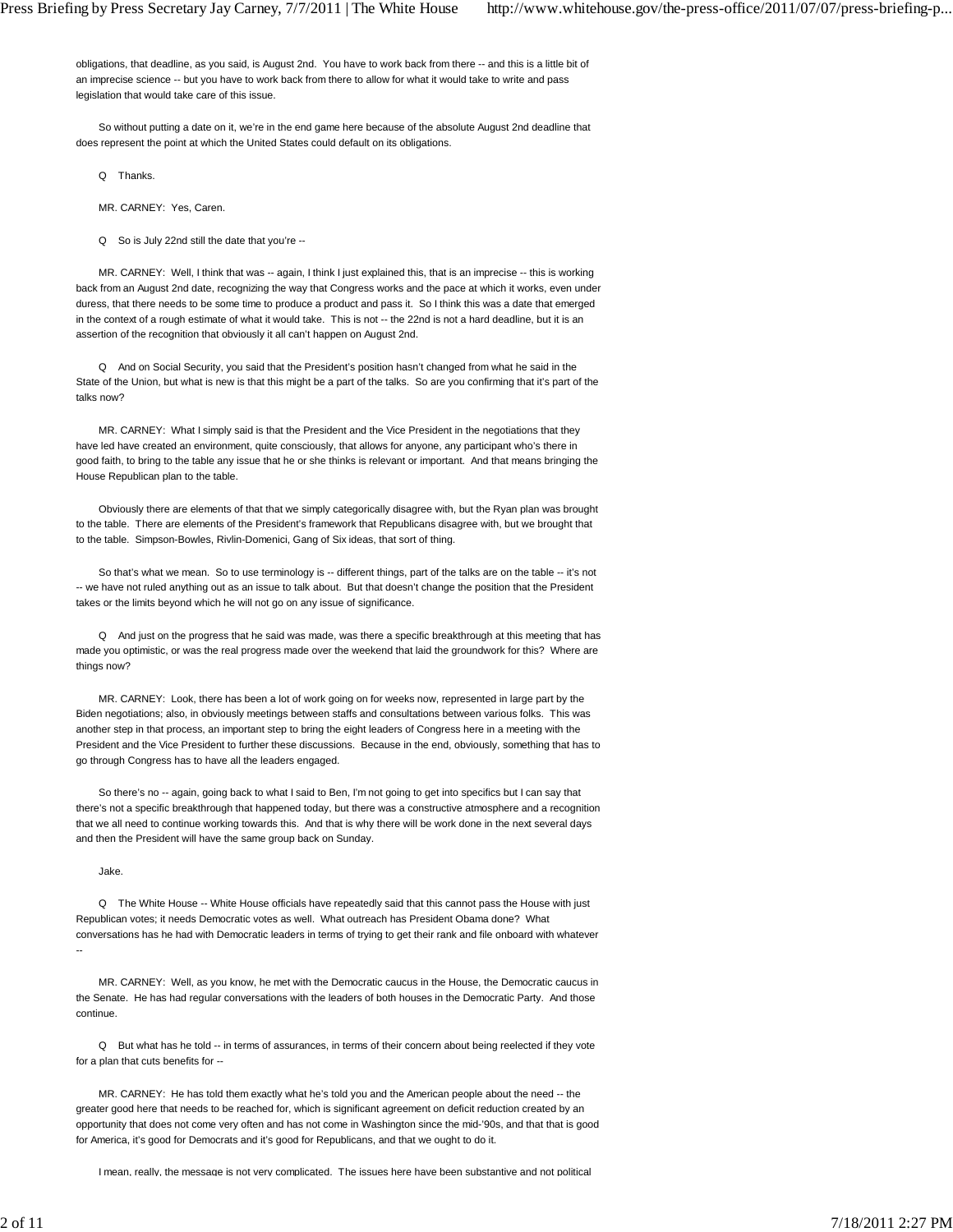because this is really a case where good policy is good politics.

 Q I'm also wondering if you have any response to the fact that one of the leading Republican presidential candidates, Michele Bachmann, who is a member of Congress and will vote on this, who has said that she will not vote to raise the debt ceiling, that that is --

ea y, ea y, e essage s o e y co p ca ed e seus e e a e a e a d o po ca essues e a e a d o po ca e

 MR. CARNEY: There may be other members who feel that way. We obviously disagree strongly and think that it's a -- it would be a mistake not to do that because we are talking here about the United States of America defaulting on its obligations for the first time in its history. The consequences of that -- as Ronald Reagan believed, as President Obama believes -- would be significant and unpredictable and in no way positive. They would definitely be negative. The question is just how seriously negative, and I think there's ample evidence to suggest that it would be quite serious.

Chip. Oh, sorry. Okay.

Q Is this my order?

MR. CARNEY: How are you? Are you -- yes, you're up.

Q It's my first. This is my order. Can I ask, strategically, why the administration believes it's feasible to get a \$4 trillion deal done in two weeks when you've been unable to negotiate a \$2 trillion deal in more than two months?

 MR. CARNEY: Well, I think you're making assumptions about numbers that are not ones that I'm going to concede. We think -- we have said that a big deal is possible and should be sought and reached for, and by a big deal we mean in the range of the roughly \$4 trillion in deficit reduction that the President put forward over 10 to 12 years; that the budget that emerged from the House from the Republicans put forward -- Simpson-Bowles, Domenici-Rivlin, et cetera, Gang of Six -- that that is the context of a big deal. How close it gets to \$4 million [sic] is not really the issue.

And to answer your question why does -- something big doesn't happen until the end. I mean, that's the way these things always work. We have made very clear that because of the consequences of even approaching the August 2nd deadline that Congress should not postpone final action on this until right up until the deadline. But these are hard issues. So, as the Vice President has said and the President said again just now, this is a situation where nothing is agreed upon until everything is agreed upon. So no matter how large the size of savings in an agreement, that would be true if you were at one penny short of \$2 trillion or one penny short of \$4 trillion. It would not come together until the very end.

Q Was the atmosphere, the constructive atmosphere more constructive with the big deal?

 MR. CARNEY: Look, I think that there is an appreciation within Congress that this is an opportunity and that there is something transcendent about the possibility of achieving significant deficit reduction that makes the achievement of the kind of deficit reduction and fiscally responsible measures that makes the pain involved for everyone that a compromise would represent more tolerable.

 You would not want to give on an issue that is hard for you as a Republican or a Democrat if the reward is not significant. And the reward here for both parties is the opportunity to significantly reduce the deficit, send the message that we're getting our fiscal house in order, and providing, therefore, the confidence in the American economy that will help us grow faster and create jobs faster. That's the reward that everyone seeks here.

 And the price for that reward is the willingness to compromise and move off of your starting position, to accept the fact that you're not going to get 100 percent of what you want. The plan you came to the table with will not be the plan that you leave the table with. And I think that that is what the President has asked every participant to acknowledge and accept, and that's why I think he feels pleased with the tone in the room today -- recognizing, as he did, that there are significant differences, and we're not going to ignore that fact. There's a lot to be resolved.

## Chip.

Q Jay, you said -- you said, the President, and everybody says -- almost everybody says that everything has got to be on the table. But just this morning John Boehner said everything is on the table except raising taxes on the American people. Are they still -- were they still that intransigent in there? And is there any reason to believe that they're going to back down from that hard position?

 MR. CARNEY: Well, I'm not going to get into specifics about what went on in the room, but I think that there is -- there was a constructive atmosphere. A lot has been said and I'm not going to interpret the words of a member of Congress, except to say that everyone recognizes that a significant deal cannot pass this Congress that does not have a balance -- that does not take a balanced approach.

 So to achieve something significant requires balance, requires an acknowledgment in fact and in deed -- or an acknowledgment not just in word, rather, but in deed that savings has to come -- will have to come from discretionary spending; cuts in programs, in some cases that Democrats and the President will see as painful but necessary; cuts in defense spending that are significant but protect our national security; cuts in entitlement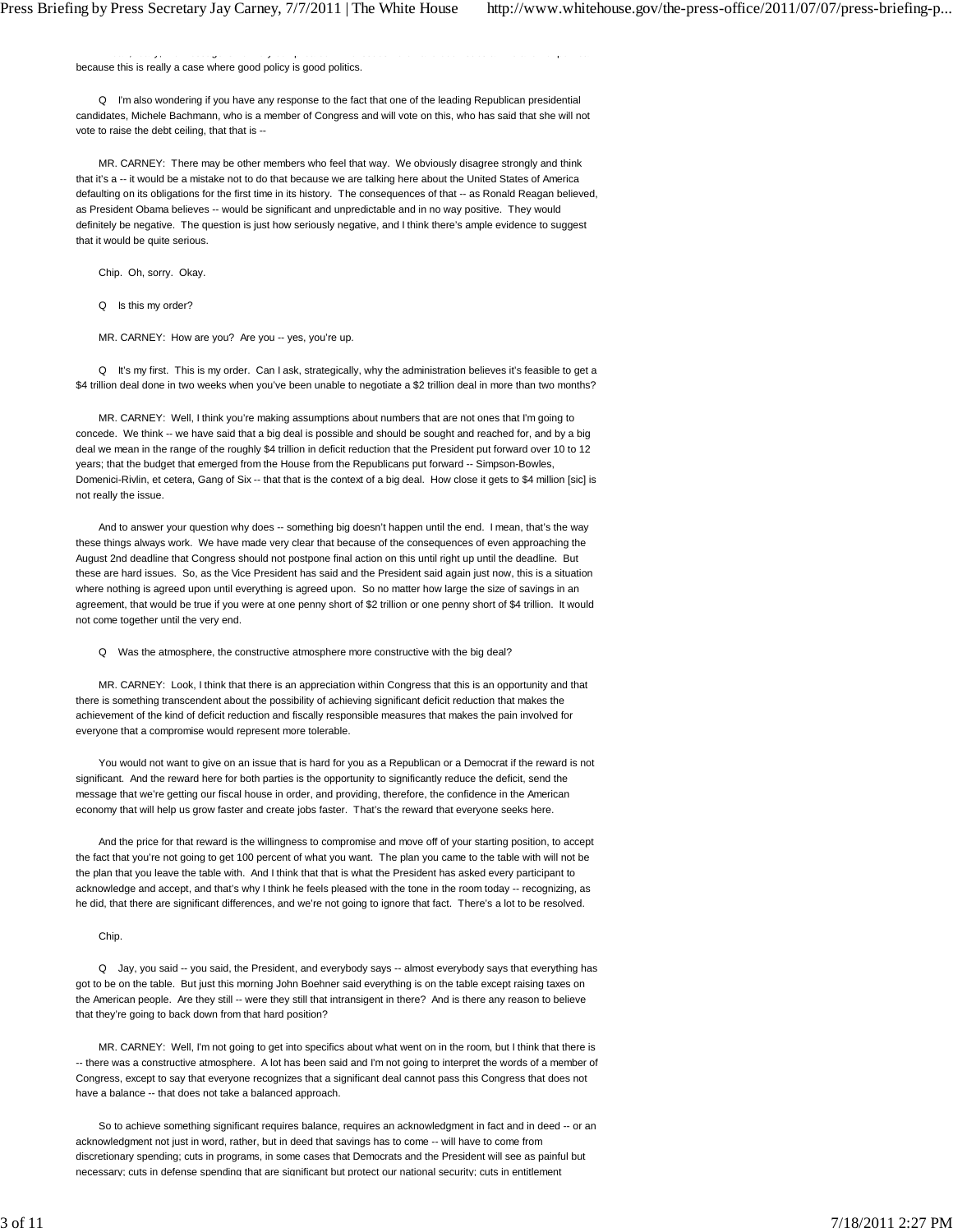spending; savings that we can extract to reduce health care costs without putting the onus on seniors or the disabled; and cuts in tax spending.

 $y$ ; p g g g p  $y$ ; p g g p  $y$ ; p g g p  $y$ ; p  $y$ ; p  $y$ ; p  $y$ ; p  $y$ ; p  $y$ ; p  $y$ ; p  $y$ ; p  $y$ ; p  $y$ ; p  $y$ ; p  $y$ ; p  $y$ ; p  $y$ ; p  $y$ ; p  $y$ ; p  $y$ ; p  $y$ ; p  $y$ ; p  $y$ ; p  $y$ ; p  $y$ ; p  $y$ ; p  $y$ ; p  $y$ ; p  $y$ ;

 And that's the only way that you can plausibly get a big deal. It's the only fair and responsible way. And it's certainly the only way that you can get to a deal that will pass this Congress and be signed by this President if you want a deal that's significant in size.

Q Back on the question -- so if they don't back off that position, there's no deal?

 MR. CARNEY: Again, this -- there's a lot of positioning that takes place -- and I mean this broadly, not in reference to a single member or a single statement -- and then there is the reality of what everyone recognizes has to take place in order to achieve a significant deal.

 Q On the tone, it was just yesterday that the President suggested the Republicans were using the debt limit as a gun to the head of the American people to expect tax breaks for corporate jets and with the oil and gas industry. I take it his tone --

 MR. CARNEY: Well, he suggested that some have that approach. Those who would not vote to raise the debt ceiling either under any circumstance or without the success of their absolutist position, which is impossible -therefore they won't vote to raise the debt ceiling. So that is in essence holding a gun to the head of the American people because make no mistake, the specific consequences of default may be unknowable or unpredictable, but we know they will be seriously negative and they will impact -- they will have an impact directly on the American people. They will have an effect on growth, they will have an effect on job creation, they will have an effect on interest rates -- very quickly. And the uncertainty created even by approaching that deadline will have negative consequences.

 So I think that's what the President meant. I know that's what the President meant. But that does not mean that -- I mean, the fact that some people hold that view or take that position does mean that a majority of Congress or even a majority of one party holds that view.

Q But were there -- last question. Were there contentious or tense moments in there today?

MR. CARNEY: It was a very constructive atmosphere.

Q Just like in here. (Laughter.)

 MR. CARNEY: Yes, actually, very collegial, very constructive. I appreciate that. I can say there were no tense moments when I was in the room, and I wasn't in there the whole time, but not when I was in the room.

 Q Is everyone involved in the talks onboard with the "big deal" concept now, the closer to \$4 trillion rather than \$2 trillion in deficit reduction?

 MR. CARNEY: I don't want to characterize, again, how each -- you know, when you say "everyone," that's eight members plus the President and the Vice President. So that would -- I'm not going to say that every member accepted a certain proposition. I can simply say that there was a recognition that we need to work hard, we need to try to get to a big deal. You'll have to go -- we have some faith and confidence that everyone recognizes the importance of not reading out every detail of all of these meetings. But in terms of the general tone and sense that each participant has about the meeting, obviously they may have something to say about that.

 Q All right, we'll move away from the meetings themselves and talk about the President's proposal, which as I understand was \$4 trillion over 12 years. There's some criticism that the majority of the cuts are backloaded in the last two, so that a 10-year timeframe for the President's proposal is unworkable.

MR. CARNEY: In what sense?

 Q In that you would not even come close to the number of -- even half the \$4 trillion over a 10-year period of time.

 MR. CARNEY: It's been awhile since I had the details of the President's framework on the tip of my tongue, but I don't think that's accurate, actually. But the President's framework represents \$4 trillion in savings over 12 years. There is significant savings in the President's framework in 10 years.

 I had also said, I think, and I made quite clear, that nobody's framework, nobody's plan is going to be the plan that emerges. No single plan -- whether it's the President's or the House Republican plan, or anybody else's -- is going to be the plan that emerges from these negotiations as the final product. The President has made clear that he accepts the responsibility and the need to compromise and that he won't get everything that he wants, that he will have to make tough choices. And he is calling on others to do the same.

 Q In your statement today about Social Security, you assured that benefits would not be cut. And the House progressives spoke today and said it's going to be a tough sell to seniors. What don't they understand about the President's proposal?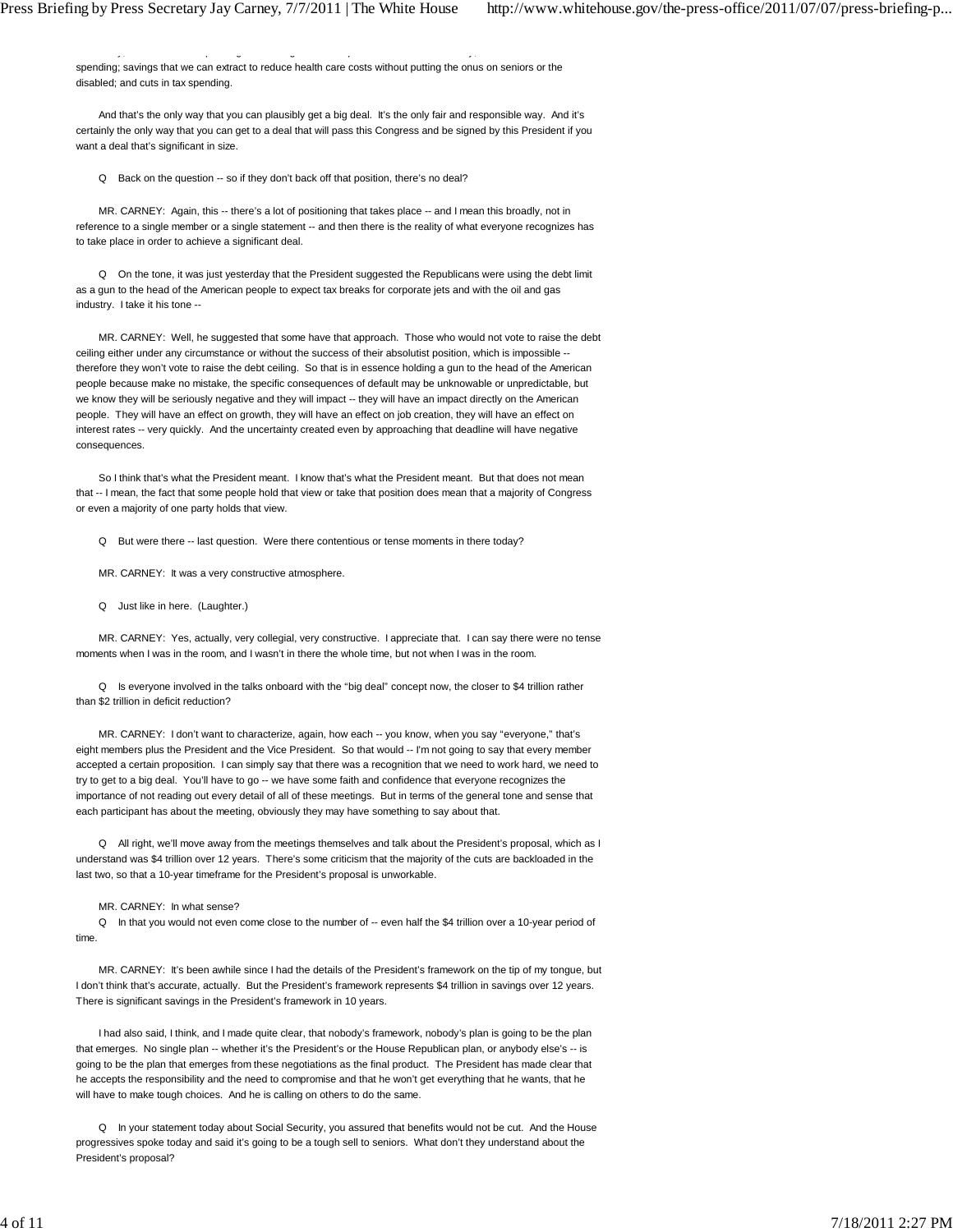MR. CARNEY: Again, the President's position on Social Security and addressing Social Security has been explicit since he uttered it in front of millions of viewers in the joint session of Congress at the State of the Union in January. And that is the position that I repeated today in my statement, and that is the position he holds today.

 The reason why I issued the statement is because there was a misperception created by some reporting about what -- like the idea that the President put forward some plan related to these talks affecting Social Security, and that's simply not the case. The President's position on Social Security is today what it was in January. And I think the most important point to understand is that his position is the position held by many, and I would say most, credible economists that Social Security is not a contributor to our short- and medium-term deficit problem.

 So when you're building a plan to deal with our short- and medium-term deficit problem, Social Security is not an issue. So when we talk about entitlement savings and the kinds that the President has put forward, in addition to the ones he found in the Affordable Care Act, we're talking about savings from Medicare and Medicaid to the cost of health care, and not savings that put added burdens on beneficiaries.

Q So why is it involved then?

MR. CARNEY: You were here, right? I just went through this where we have said that everything -- any issue that any participant in these negotiations who is there in good faith -- and we believe they have been there in good faith -- wants to bring into the room for discussion and to raise, they are welcome to do so. Just -- but that does not make them viable options for an outcome or something that the President is going to agree to or necessarily other members might agree to. But we have not put restrictions on what can be brought into the room or put on the table to use the variety of sort of --

 Q I guess with the deadline looming, the suggestion is the only things on the table are things that will pay benefits toward the goal you're trying to achieve. If Social Security is not a significant contributor --

 MR. CARNEY: The President put forward a plan with \$480 billion in savings in Medicare and Medicaid over 12 years that does not overly burden seniors but finds savings in the cost of health care. So that's simply not the case. And the savings that are represented in the Affordable Care Act are savings that Republicans want to gather as well. So -- and those do not represent -- do not cause harm to seniors or to beneficiaries. So I reject that premise.

 Q Jay, I don't mean to harp on this, but how is this not a policy change? The President specifically said it should not be included, and then now you guys are acknowledging it's included in the talks.

 MR. CARNEY: The President has said since January that he is willing and eager to have discussions about Social Security --

Q But not -- but he always -- was specific to say not connected to this stuff.

 MR. CARNEY: He has always said that it is not connected to the short- and medium-term deficit problems that we face as a nation. It doesn't mean that he's not willing to talk about, as a separate matter, as he has made clear since January, the need to strengthen Social Security in the long term in a way that doesn't slash benefits.

Q How is it a separate matter today?

 MR. CARNEY: But what he has also said -- and, again, I don't want to make too much about what people seem to think has been going on in the room. I'm hamstrung a little bit by the fact that I'm not going to discuss details. But sometimes there are sources for stories that -- people who source stories have agendas. The fact is the President's position has not changed at all since January. He has also said that anybody who wants to --

Q So there is no deal that comes out of this that's going to include Social Security?

MR. CARNEY: I'm not going to characterize what would be in or out of a deal.

Q Well, that was the President's position.

 MR. CARNEY: Look, you could -- if somebody felt it was very important to talk about -- go abstract so nobody thinks I'm -- some policy that had nothing to do with even economic -- we're not excluding things from the room. But what doesn't change is the fact that Social Security is not a driver of our short- and medium-term deficits; that when you're talking about a deficit reduction plan, it is addressing just that and trying to glean up to \$4 trillion of savings over 10 to 12 years. Social Security is not a player in that.

Q So if it's included in the final deal, then it's a policy change?

MR. CARNEY: I'm not --

Q Fair?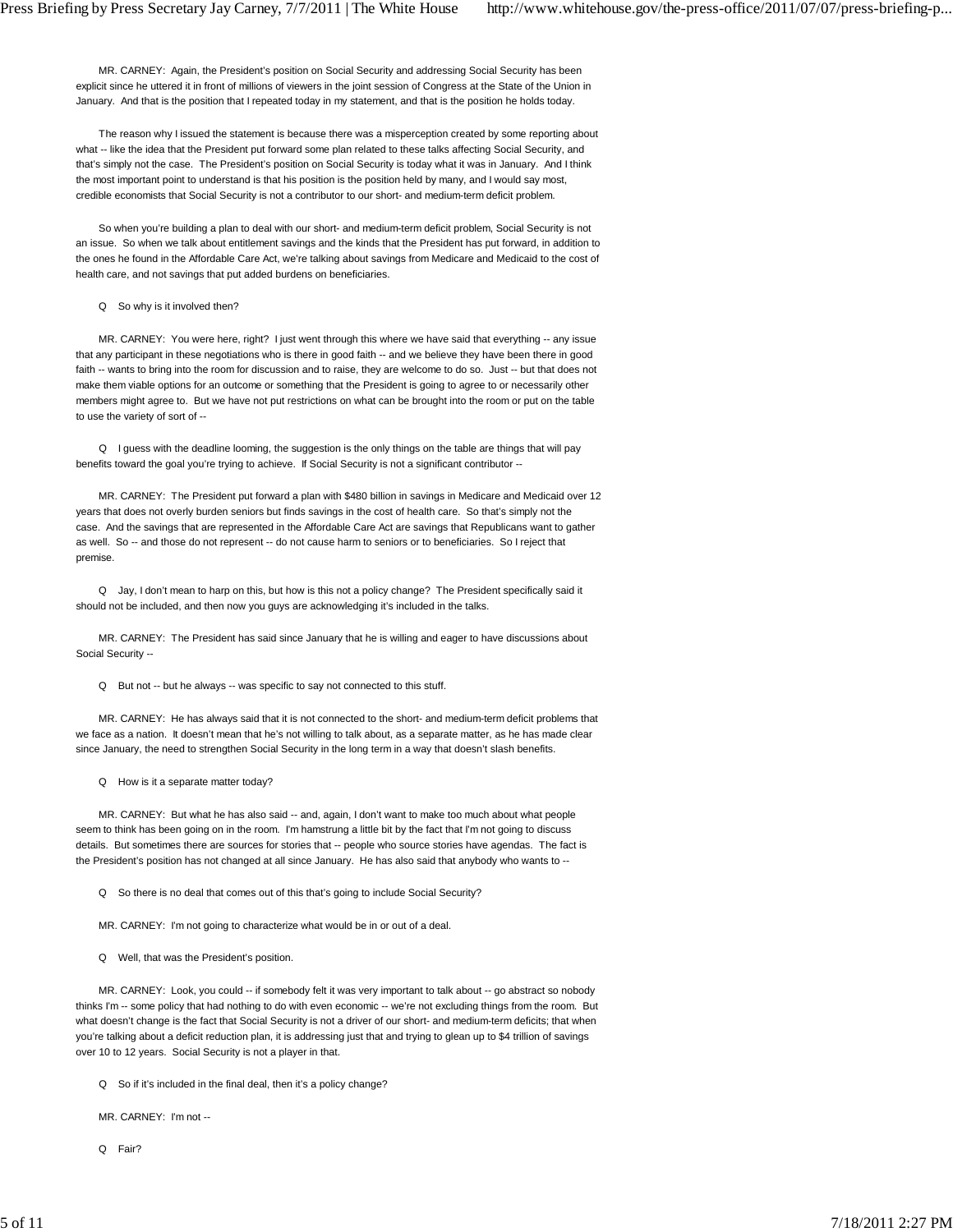MR. CARNEY: No. And I'm not even suggesting that it will be. But it depends on -- like you can attach -- you could attach anything to this that may not have anything to do with dealing with our short- or medium-term deficit. And I'm not suggesting that this will be. Again, I want to make clear there is no news in the story that pretended to be news this morning. But the -- (laughter) --

Q She's not even here to defend herself.

MR. CARNEY: Well, there are headline writers, too.

Q All right, let me ask -- there is an empty chair.

MR. CARNEY: Yes, there is an empty chair for the organization that produced that story.

 Q I was confused by something. The President said Sunday was about coming in with your bottom lines; that that's what everybody has got to come back to. So that implies that nobody had their bottom line today?

 MR. CARNEY: Well, this group has not met, at least not recently, on this issue, and it was important for this meeting to take place as a way to move the process forward. This was not --

Q This was a surprise? Nobody came prepared for a bottom line today?

MR. CARNEY: Again, I'm not getting into details in the meetings. And I go back to what I said yesterday -people are very aware of what the parameters of the discussion is here, when we're talking about how do we reduce our deficit significantly over 10 to a dozen years, and how we need to do that in what we think is a balanced way, in a way that can actually pass Congress and be signed into law, and how we need to make sure that the United States doesn't default on its obligations.

 So obviously there have been a lot of discussions up to this point -- there have been the Biden negotiations and obviously other discussions -- so there is an understanding of where we stand, what the issues are. But what did not happen here was any sort of "this is as far as I will go on this," or "this is as far as I will go on that." There was --

Q So you're asking --

MR. CARNEY: There was a discussion -- no -- there was a discussion of the various issues and the fact that -and it was established what people knew, which is that there are differences, significant in some cases, in a variety of areas. And the President is inviting -- or asking, and participants are willingly accepting, the charge that we need to go back over the next several days and work on these issues and then for these participants to come back on Sunday to move these discussions even further down the road.

 Q I guess I'm just confused by the President's use of "bottom line." They didn't have it today, and the expectation is on Sunday they better have it?

 MR. CARNEY: Well, I can't improve upon his words. I think he did expect that people will have bottom lines on Sunday, yes.

 Q One more on that sort of point. Will the staffs of the eight leaders and White House staff tasked with driving towards \$4 trillion -- is there a number -- I mean, is that what they're supposed to do between now and Sunday?

 MR. CARNEY: I think we shouldn't get hung up on a specific number, just because this is a bit like a jigsaw puzzle, and to go to the context of what's in the room and what's not and how you -- if the puzzle is 60 pieces but there are 100 pieces on the table, and you have to find the pieces that all fit together and then add them up, if they all have values, and whether that's -- what we're looking for here is a significant deal that goes significantly beyond sort of the lower dollar figures that we've talked about and gets you in the range of, not necessarily hitting or precisely -- slightly below, slightly below -- but gets you in the range of what everyone has talked about as a significant deal. But I don't want to say that if it's a few dollars short of this or a few dollars over that we've missed a target, because we don't have a specific dollar target. Bigness is our target. Comprehensiveness and balance are our targets.

Yes.

 Q And in the next 48 hours, does the President plan to do anything personally to reach out to Democrats and sort of walk them to and bring them along --

MR. CARNEY: He will participate and I'm sure have discussions with folks involved in this process.

Q Is there anything that you can already announce?

 MR. CARNEY: I have nothing on his schedule to announce to you. But I think he said that everybody in that room will be engaged in this in the two days before we get to Sunday, and then obviously in the meeting on Sunday.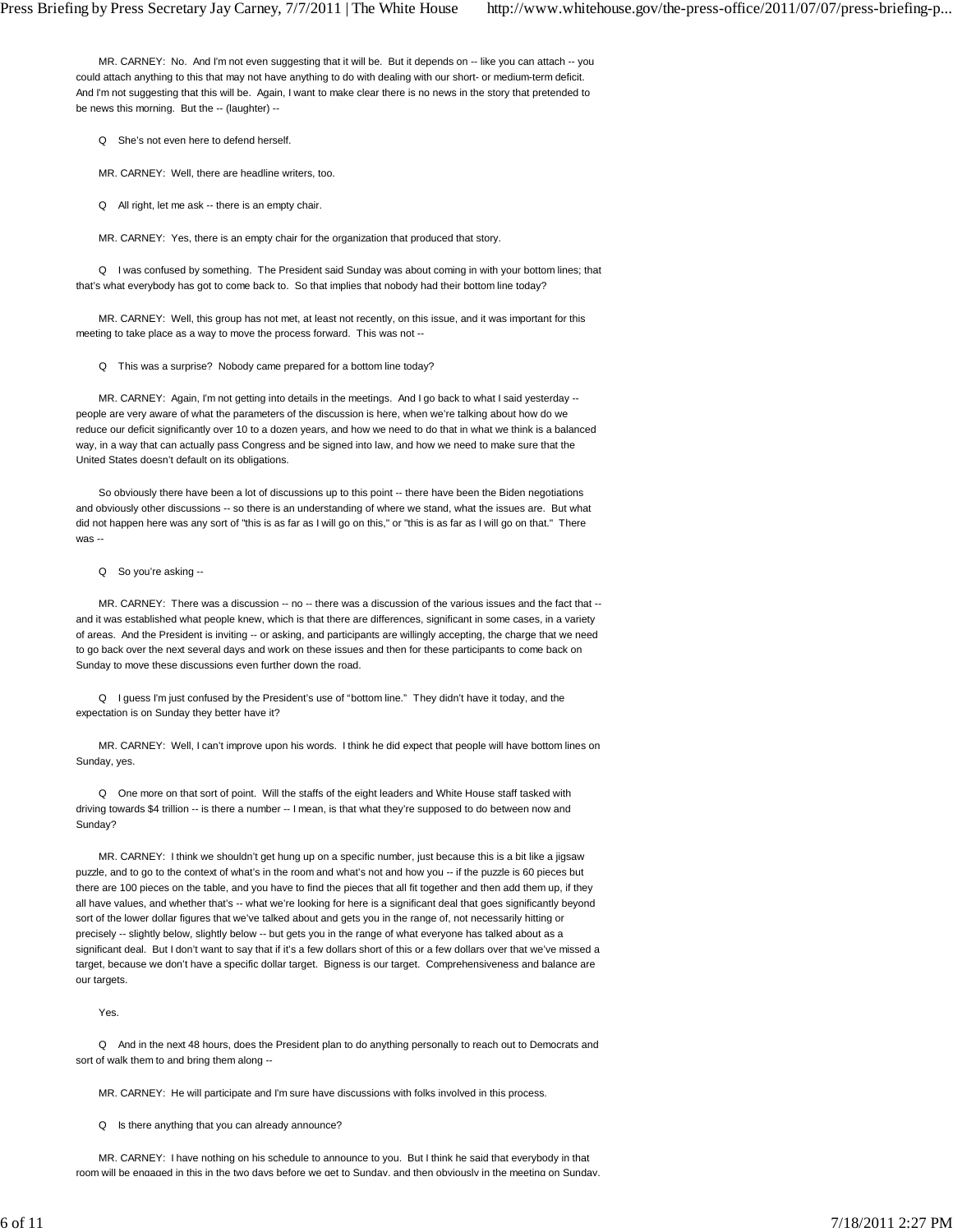Q Does he see that as part of his job to -- as leader of the party to bring the party along?

 MR. CARNEY: To talk to -- he sees it as part of his job as President to talk to lawmakers on both sides and also obviously to talk to Democrats, yes.

room will be engaged in this in the two days before we get to Sunday, and then obviously in the meeting on Sunday.

 Q Jay, when the President says there will be political pain involved, can you tell us what -- will it be equally distributed pain --

MR. CARNEY: How much it hurts? (Laughter.)

Q -- what the threshold of pain -- what he --

MR. CARNEY: What medications might alleve the pain?

Q Is there any medication that will alleviate the pain?

 MR. CARNEY: Alleviate the pain, rather, or relieve the pain. Look, I think, again, we're talking about pain can sometimes be psychological and not physical. And it can be perceived pain. And every politician knows his or her own politics best. So it's not for him to say, or the Vice President or others, to tell one member -- one elected official what he or she can tolerate.

 What they can say is that everybody should be willing to accept some discomfort, if you will, so that everyone has some skin in the game, everyone is willing to move off of their desired position, their perfect outcome, and accept a less-than-perfect outcome because it will result in a bigger deal. And then that then alleviates some of the pain because Americans I think overwhelmingly expect Washington to work for them and they're more concerned about that then they are about the specific issues that animate different constituencies and the two parties.

 Q So back to Social Security, just to be clear, you said the President wants to strengthen Social Security, but the CBO said that changing the inflation adjustment measure would reduce spending on Social Security by 1.2 percent over 10 years. So I just want to be clear, how is it strengthening it? Why is it still on the table if indeed it would actually reduce Social Security benefits?

 MR. CARNEY: Well, again, you're making assumptions about what's being discussed here that I don't want to acknowledge by answering the question without prefacing it the way I just did. But I will go back -- I mean, I could have taken this question three months ago in relation to the President's State of the Union address. We do not think Social Security is -- and there's ample evidence to back us up here -- that Social Security is a driver of our near- and medium-term deficit problems. As with all of these entitlement programs, there are issues in terms of long-long-term strength. And the President is interested in strengthening Social Security for the long term in ways that preserve the promise of the program and don't slash benefits.

 So we're talking about preserving and enhancing its long-term solvency in ways that do not -- that preserve the integrity of the program and doesn't slash benefits. I mean, I think that -- you know, I'm not going to get into line items and how you achieve that and not -- again, and not answering this question in the context of what is or isn't on the table in these negotiations, but just as a matter of fact, in terms of the President's position that he took in the State of the Union address lo these many months ago.

Q So the inflation adjustment measure is off the table because it would slash benefits, right?

 MR. CARNEY: I'm not going to talk about individual items about the President's policy that he enunciated back in January.

Q Okay. And will eligibility age and other parts of Social Security be on the table?

MR. CARNEY: I'm not -- look, again, broadly, without addressing the specific question, the President and the Vice President created an environment in these negotiations where they have asked -- told everybody that they - that there are no preconditions about what you can or can't bring into the room and raise for discussion, on the presumption that you're there in good faith to talk about issues that you think are important as part of this discussion.

 So I don't want to -- it does not behoove us to say something is on or off the table, something can or cannot come into the room. But what gets into the room doesn't necessarily emerge from the room.

Q What does "slash" mean?

MR. CARNEY: Haven't you got, like, a dictionary app on your iPhone?

Q Well, it's a word that you use instead of "cut."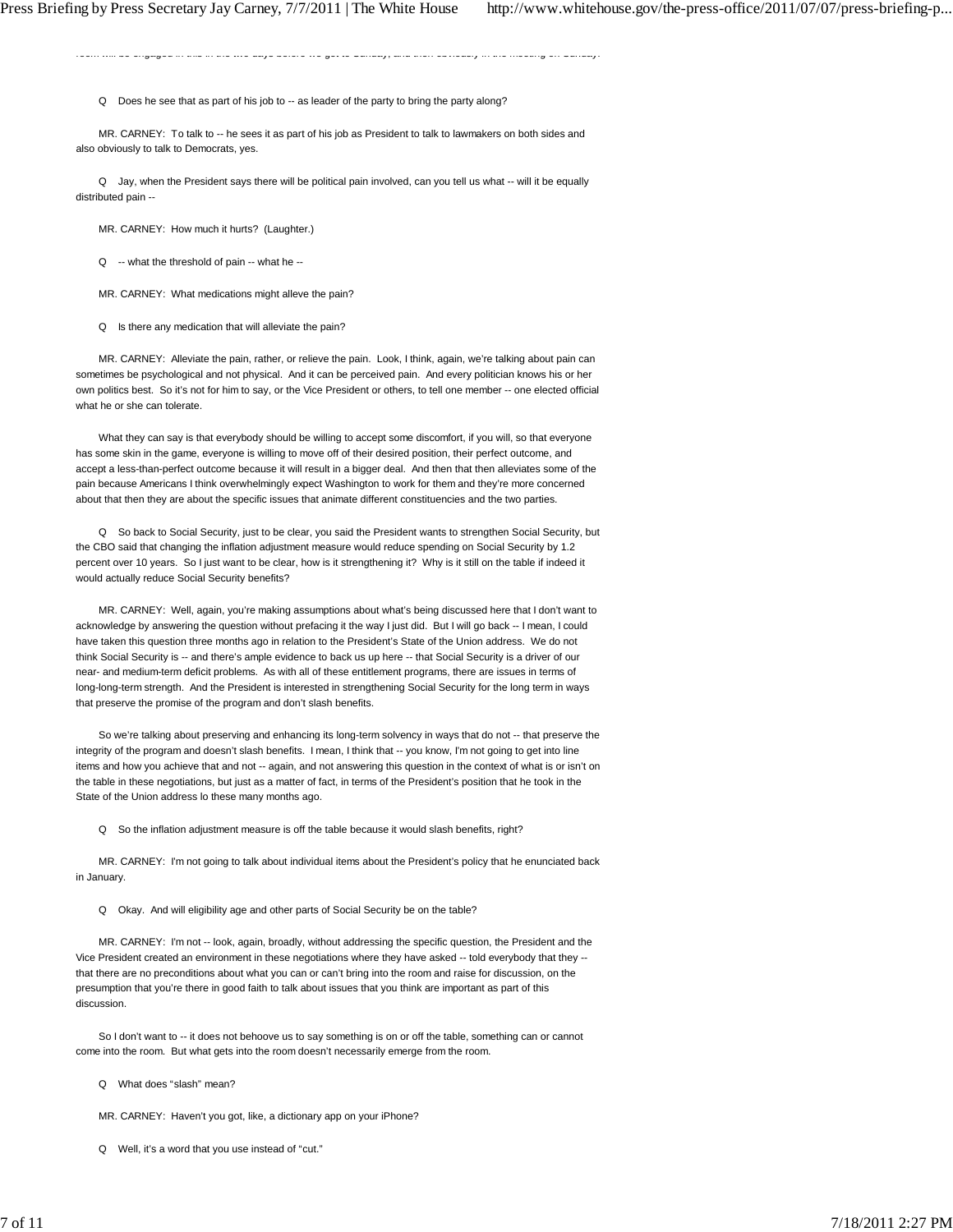MR. CARNEY: "Slash" is, I think, quite clear. It's slash. It's like that. (Laughter.) It's a significant whack. (Laughter.)

Q So it means a significant --

MR. CARNEY: I'm not going to put a numerical figure on it.

Q So it means a significant cut.

MR. CARNEY: I think slashing is a pretty sharp, direct --

Q It's not the same thing as cutting -- the point is, it's not the same thing as "cut."

MR. CARNEY: It's slash. (Laughter.) And I don't mean the guitarist. (Laughter.)

Q A pledge to not slash benefits is not the same thing as a pledge to not cut benefits.

MR. CARNEY: I'm not -- again, we're talking about a policy enunciated by the President back in January, and that is --

Q This is a diction you guys have chosen.

 MR. CARNEY: No, no, I get that, and we did choose it, and the President used it. But I'm not here to negotiate the semantics --

 Q Just so everybody understands -- just so everybody understands, when you say "slash," you don't mean "cut."

 MR. CARNEY: We have said that to address the long-term solvency of the problem -- of the program, because this is not an issue that drives short- or medium-term deficits, that we would look -- the President is interested in looking at ways to strengthen the program and enhance its long-term solvency that protects the integrity of the program and doesn't slash benefits.

Q Which is not the same thing as not cutting benefits.

 Q Jay, can I have a clarification? You keep saying that it's in the talks because anybody can bring anything up. Are you suggesting Social Security is a topic of the conversation not because the President made it one but because somebody else did?

 MR. CARNEY: Can I just say that I'm just not going to talk about the contents of the conversation. All I'm saying is the story today way overwrote a simple fact that has been true since January, which is the President is willing to and interested in talking about ways to strengthen Social Security in the long term, and then separately but in a related way, because of the nature of the story, we have also not put any bars on the door to -- that disallow issues that people want to bring into the room.

 Q Just a clarification, is the staff of all eight members going to be part of the staff talks leading up to Sunday, or is it a smaller group than that?

 MR. CARNEY: I don't have a manifest for -- and there's not -- it's not like one group meeting as far as I know. I mean, this is a more fluid and evolving thing, but I would imagine that staff members who, either because of their expertise or who they work for, will be involved beyond even the members in that room.

 Q And then totally unrelated to the debt talks, tomorrow is the sixth [sic] anniversary of the Tucson shootings and gun control groups are upset that there's no action to prevent such an event from happening in the future. Why not?

 MR. CARNEY: As you know, the President directed the Attorney General to form working groups with key stakeholders to identify common-sense measures that would improve Americans' safety and security while fully respecting Second Amendment rights. That process is well underway at the Department of Justice with stakeholders on all sides working through these complex issues. And we expect to have some more specific announcements in the near future.

Q Any definition of near future?

MR. CARNEY: Near and not far into the future.

Q Jay, has anyone --

MR. CARNEY: The New York Times -- oh, there you are.

 $\mathcal{L}_{\mathcal{A}}$ 

8 of 11 2:27 PM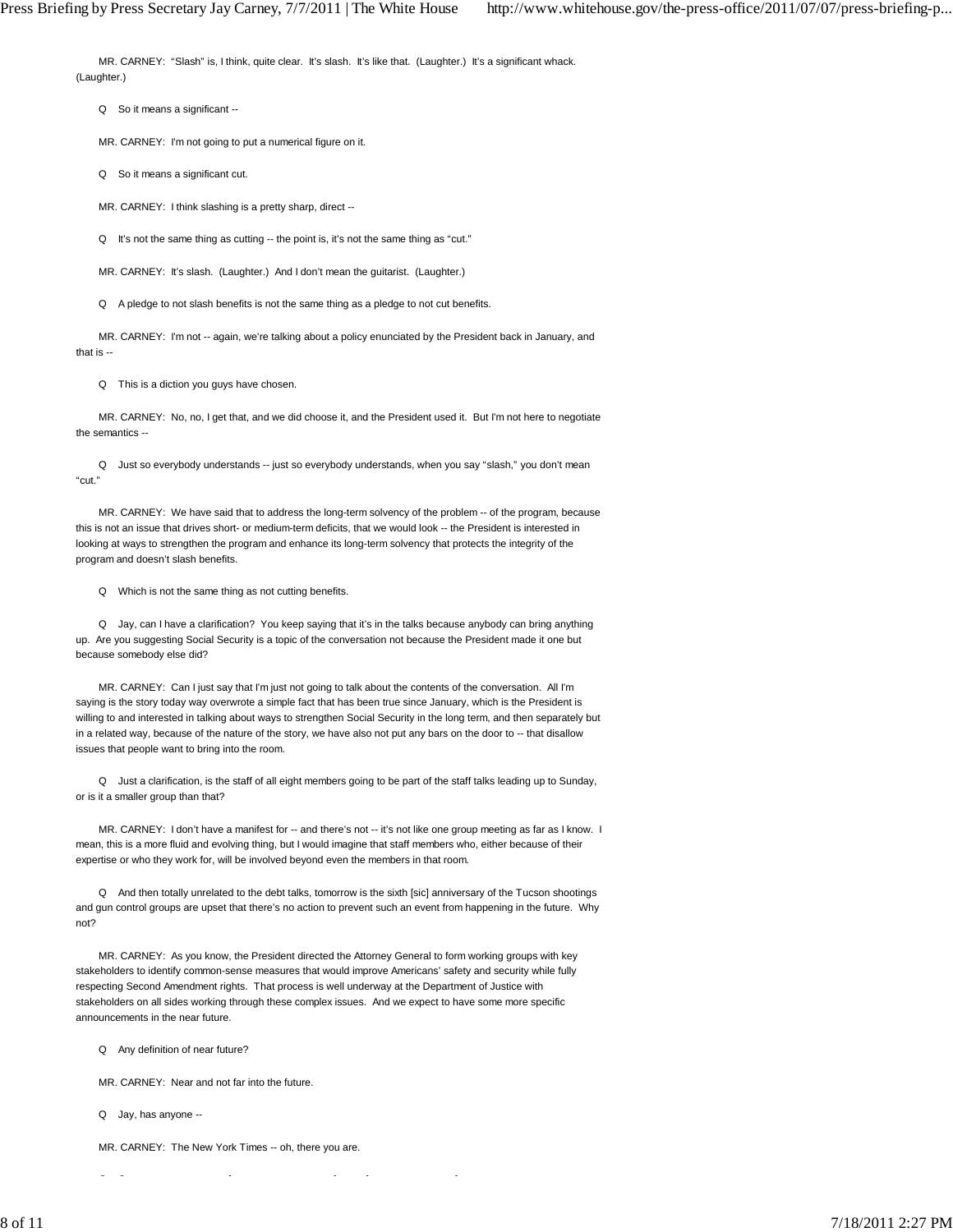Q Can I -- and I apologize if this was asked, I was filing a few minutes ago -- if you were going -- to reach the kind of -- and let's leave numbers out -- to reach the kind of large package that the President desires, you're going to need a level of revenues that most economists say is impossible to achieve without fundamental reform of the tax code. First of all, I'll ask whether you agree with that. And then secondly, if that's the case, do you foresee a deal where you reach some level of revenues that everyone agrees on next week, but agree that the broader tax reform, a process that will take a long time, will have to be handled later and hence much of the future tax revenues you don't really have in this deal that you reach next week, that's to be worked out in the coming months?

 MR. CARNEY: Let me start with the second question and then go to the first. I'm not going to get into specifics about what may or may not be part of the specific negotiations related to a significant deficit reduction package. I will contest the premise -- even though I'm not an economist -- because I will point you to the framework the President laid out, which did not -- which did achieve savings, significant savings, out of the tax code without the kind of sweeping tax reform that you talk about.

 Now, I understand that not everything that the President wants or every approach that he takes is going to be accepted by the larger group, and that's true for everybody at the table. But I just think that the premise is not entirely correct.

 Q Yes, but just let me point out, I mean, David Plouffe I think appeared at a Bloomberg breakfast and raised tax reform as a possible scenario here. So I think the White House appears to be open to that scenario. And if it does happen, that's obviously something that doesn't happen over the next two weeks, it happens over a period of several months.

MR. CARNEY: Well, I don't think -- again, you're correct, and David -- and I'm not going to further elaborate on what David said. It's certainly true that tax reform can't be done in two weeks. But there are a variety of ways to skin a cat here, and going back to my jigsaw puzzle analogy, there are different -- and some of those pieces are identical in shape; they just have different images on them and you can make them work and get to a big significant package. I just don't want to favor or disfavor any element that may or may not be part of a negotiation because these things can change regularly and I don't want to prejudice the outcome.

Connie.

 Q Thank you. Do you have any evidence that North Korea has been bribing Pakistan to get nuclear technology? And also, how concerned is the President over this security surgical implant situation?

 MR. CARNEY: Well, I addressed the issue of the warnings that TSA -- or the notifications that TSA made to foreign air carriers -- air carriers and our foreign partners yesterday, and I don't have anything to add on that in terms of that.

 But on Pakistan, I don't have anything to say beyond the fact that we take obviously North Korea's nuclear program very seriously.

Q Is the U.S. trying to buy Pakistan's friendship and have we succeeded?

 MR. CARNEY: I think I've said on many occasions, Connie, that our relationship with Pakistan is complicated. We don't always agree, it is not always perfect, but it is significant and important. And it is significant and important because it helps us protect the United States of America, protect United States citizens and assets abroad, as well as our allies, and that Pakistan has been an important partner in our effort to disrupt, dismantle and ultimately defeat al Qaeda and continues to be so. So that's why we continue to work on that relationship.

Peter.

 Q Why is bigness an important value here? If the stakes are so high and the deadline is so close, why not reasonableness or why not -- you know, doing what's feasible?

 MR. CARNEY: Well, the reasonable thing to do here -- reasonableness and bigness walk down the street hand-in-hand here because the -- (laughter) --

Q That's quite an image.

Q I didn't even know they were dating. (Laughter.)

 MR. CARNEY: TMZ. (Laughter.) But seriously, the reasonable thing to do here is be willing to accept less than your ideal outcome, because you acknowledge that the only possible outcome if you hope to achieve something significant is a compromise.

 And bigness is important because the opportunity to do something this significant does not present itself very often. The stars, in some ways, have aligned here because of the circumstances of the economy, the dynamic in Washington, the recognition by members of both parties that -- of what the problem is in a very real sense.

There's not -- often you get a situation here where one side thinks something is a very, very important issue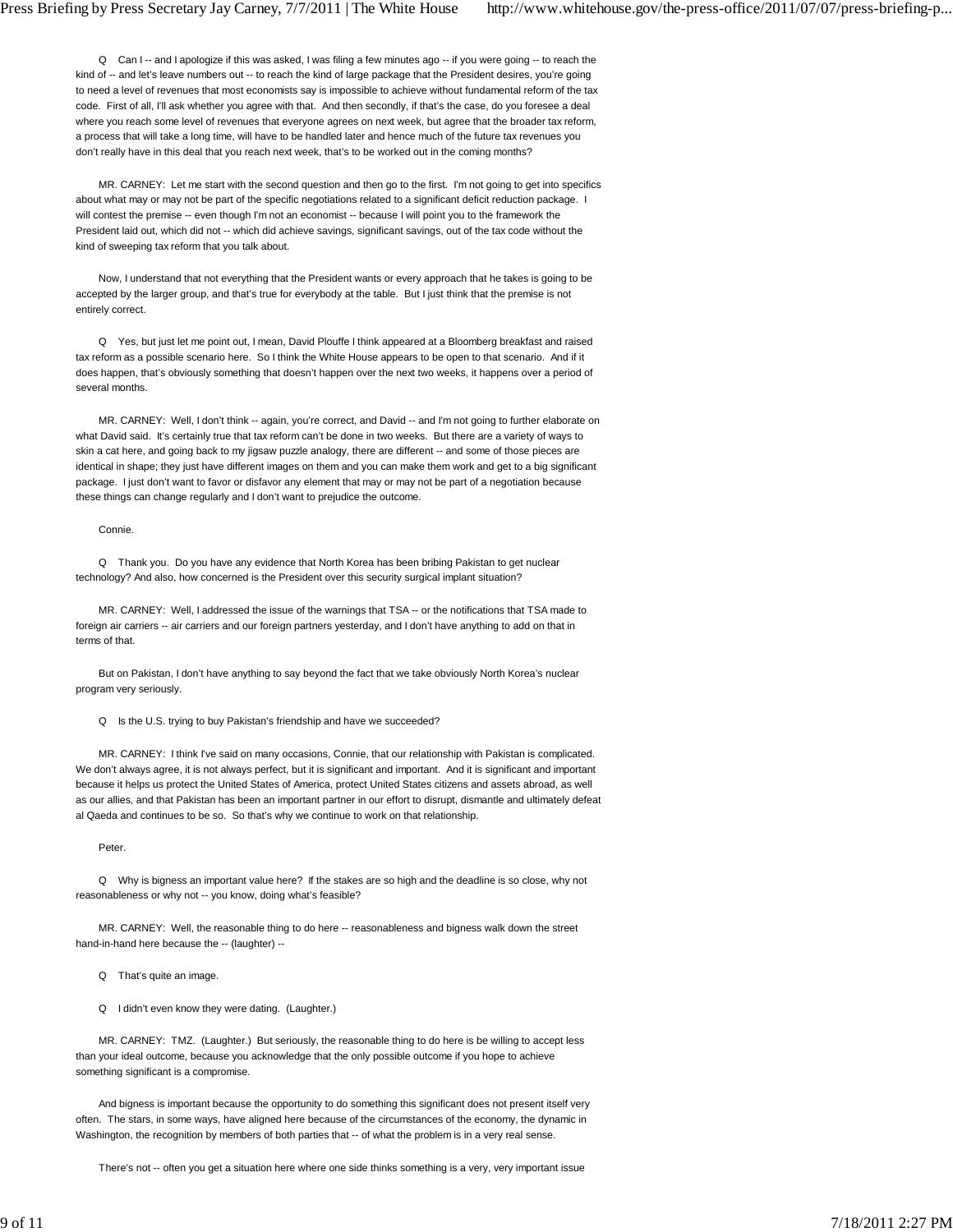and a big problem that needs to be solved, and the other side doesn't even accept the premise that there's a problem. And that's just not the case here.

 We saw this last in the mid-'90s when a Democratic President and a Republican House and Senate were able to come together and achieve significant deficit reduction and actually a balanced budget that created -- and I'll go down memory lane here -- that created significant surpluses, surpluses as far as the eye could see and that disappeared in the previous decade -- or in the decade after that, rather -- because of some decisions made to put a lot of stuff on the credit card without paying for it.

 And now we're in the situation where we have very significant deficits, growing deficits, and a much larger debt. We've got to deal with that and we have the opportunity to deal with it. And the President feels very strongly that leaders were elected to lead. And leading is not always a comfortable thing to do. It's easy to tell everyone in your party or your constituency exactly what they want to hear. What's hard to do is to say, you know, we have to make tough choices and I'm going to do this because it serves the overall good. In this case, the overall good is significant deficit reduction that strengthens our economy and helps us create jobs.

Carrie.

Q Jack Lew -- I believe you and I think others --

MR. CARNEY: Speaking of the mid-'90s.

 Q Speaking of the mid-'90s -- have said that -- in regards to Social Security -- that that conversation had to happen on a parallel track because there was opposition to using anything from Social Security for deficit reduction. So if you consider, like, the adjustment to cost of living for Social Security beneficiaries, is there a commitment or desire by the President to make sure that money is kept to shore up Social Security, not as part of the broader package? Is that --

 MR. CARNEY: I'm not going to -- it's a well-put question, but I'm not going to go down the road any further in discussing a hypothetical about what strengthening the Social Security program might look like if that were indeed addressed in any near time period. The President is interested in doing that for the reasons I've laid out. We feel very strongly and have a lot of economic evidence to back it up that it is not an issue when it comes to our near- and medium-term deficits.

So -- but that doesn't mean he's not interested in doing it.

 Q Would you agree, though, that that would be a shift by the administration, though, if you don't adhere to what your top aides have been saying for months, that it needs to be parallel and not used for deficit reduction? It seems like there's some --

MR. CARNEY: Well, we don't -- we don't think that there is an issue in terms of short- and medium-term deficit problems created by Social Security. So I'm not -- but, again, I'm not going to get into the specifics of what strengthening the Social Security program would look like any more than I'm going to get into specifics of what the ultimate jigsaw puzzle when it comes together will look like, because the jigsaw masters are putting it together.

## Jon-Christopher. How are you?

 Q Just great, Jay. Thank you for asking. A change of topic a little bit. The President is sending a distinguished delegation to the Republic of South Sudan, including Ambassador Rice and Deputy -- excuse me, Donald Payne, former Secretary of State Colin Powell, et cetera, and many other distinguished individuals. They will be there to attend a ceremony on Saturday to mark the birth of a new nation. In light of the reports of violence perpetrated by the north on the south, how optimistic is the President that this new nation in its independence from the north will actually mean peace for the people and an end to the violence?

 MR. CARNEY: Well, we're very hopeful and we think that the peaceful transition to independence for South Sudan is a major milestone on the path to a more peaceful and prosperous future for both Sudan and South Sudan.

Now, we've made clear that we call on a cessation of violence -- some of the violence that we've seen recently. But in the days and the months ahead, the leaders of Sudan and South Sudan will need to work together to prevent violence and ensure that any isolated incidents do not cause wider instability or threaten a peaceful future for the citizens of these new nations. So we monitor these things but we do believe that this is a moment that's significant -- the creation of a new nation that creates the opportunity for a more peaceful and prosperous future for both nations.

Q Has this -- may I -- has this administration been involved in any of the talks regarding the U.N. peacekeeping groups that will stay on afterwards or throughout this --

 MR. CARNEY: No, I would direct that to Ambassador Rice's office. We have been very engaged in this issue, so I would hazard a guess that the answer is yes, but I would not go with that. I would check with our mission to the U.N.